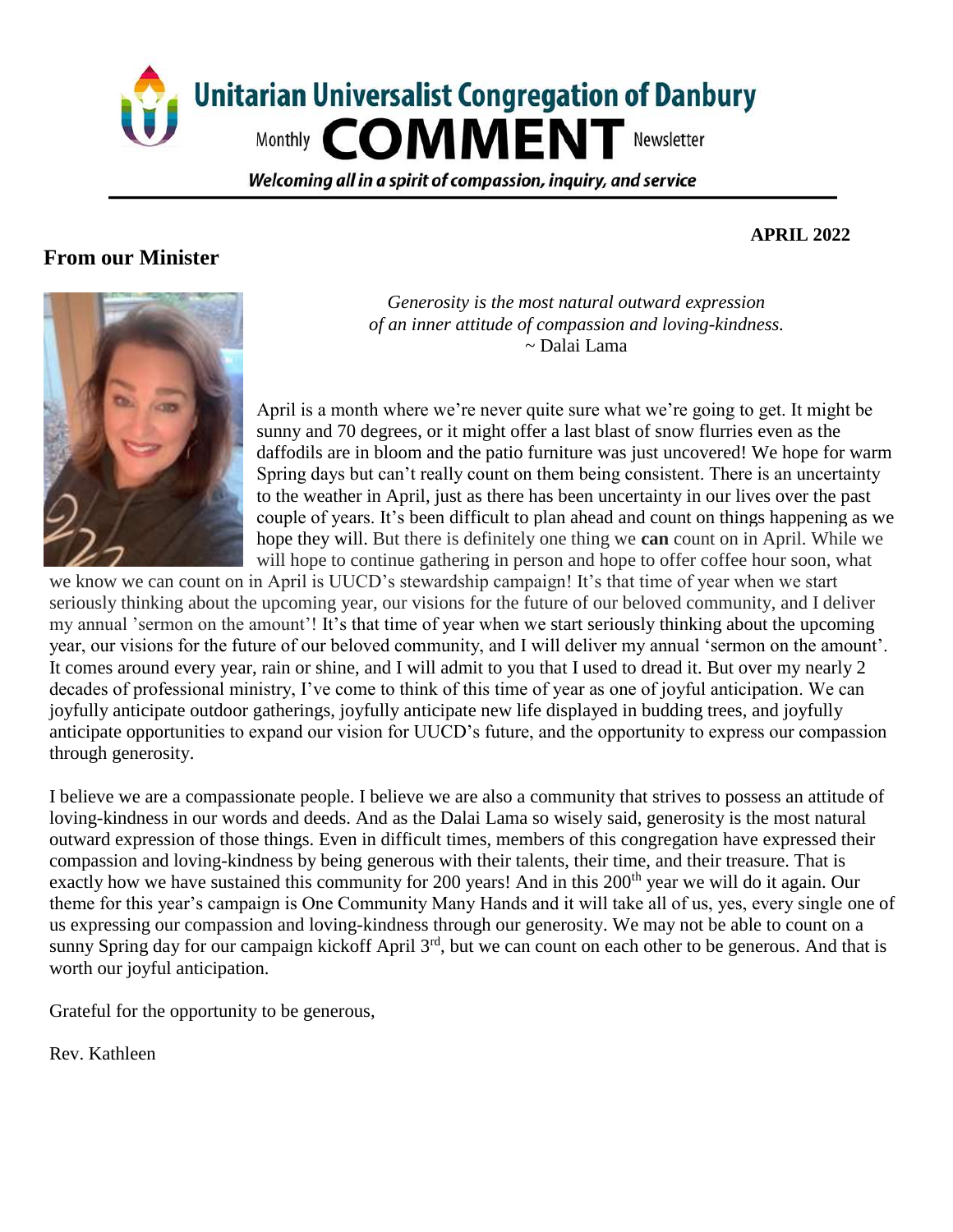#### **Comment April 2022**

*Our Mission Statement:*

*The Unitarian Universalist Congregation of Danbury is an open religious community that welcomes a diversity of people, ideas and beliefs. We celebrate together that which is good in life, and offer comfort and care in times of need. With others, we work to create a just society and a sustainable Earth. We stand as a beacon for independent thought, and encourage lifelong spiritual and intellectual exploration. - Adopted by this congregation May 16, 2008* 

The Unitarian Universalist Congregation of Danbury is a UUA designated "Welcoming Congregation." Our congregation is welcoming to people who are gay, lesbian, bisexual, and transgender. The Welcoming Congregation program is consistent with our first UU principle in which we covenant to affirm and promote the inherent worth and dignity of every person. We welcome all – regardless of age, race, disability, ethnicity, immigration status, sexual orientation, religious background, or political affiliation – factors that can separate people in our larger culture.

**Deadline for the May** *Comment –* **Friday, April 15th .**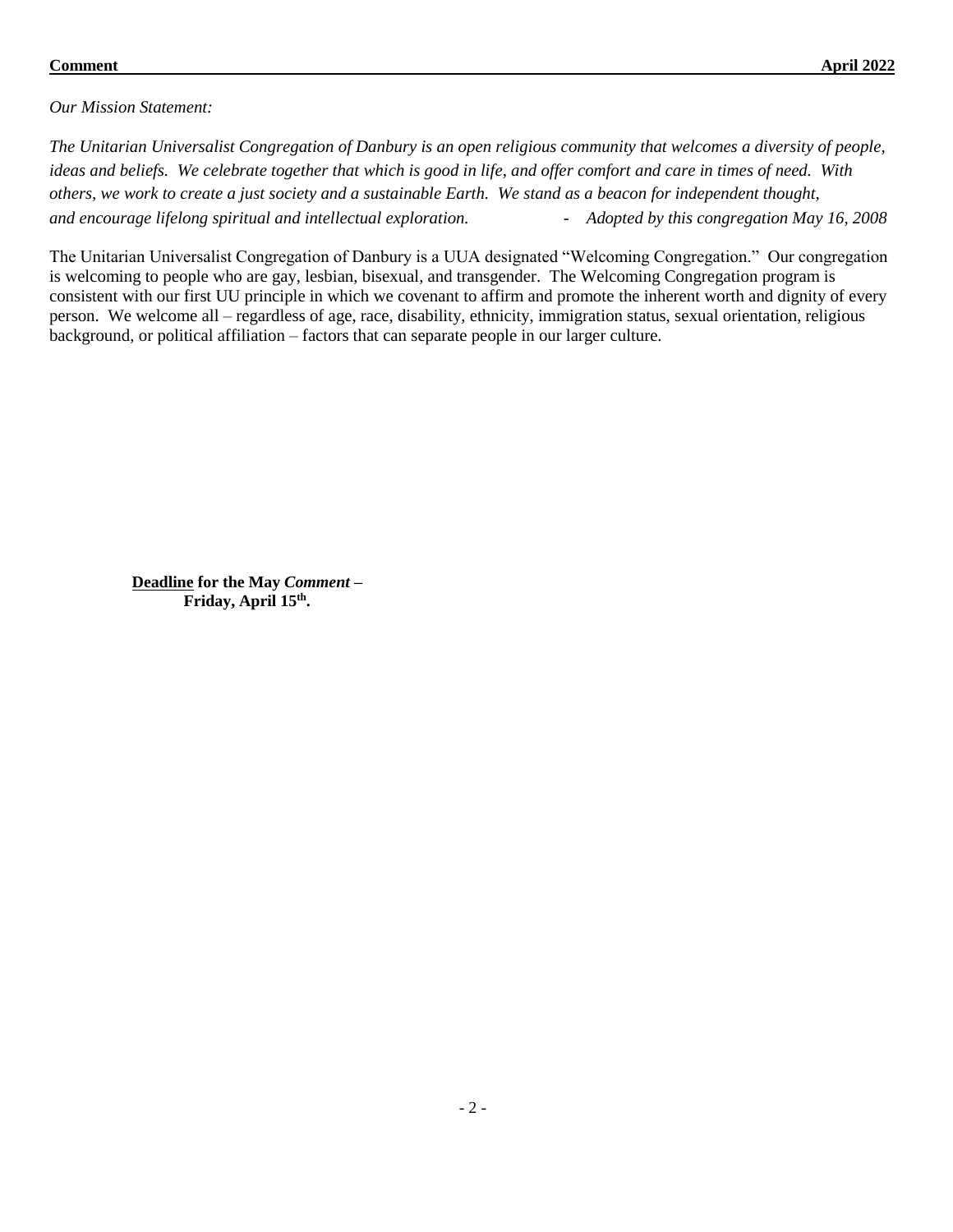#### **April Services – One Service at 10:00 a.m.**

**Sunday, April 3rd** Welcome Aboard! Rev. Dr. Kathleen A. Rudoff Today we kick off our annual stewardship drive with the theme: One Community Many Hands. It takes many hands to tend the steward ship, so welcome aboard as we set sail for another year of adventure and collaboration.

**Sunday, April 10th The Chimes are Changing UU Young Adults** The world is changing quickly, and so are we. Let's look to our past, present, and future to consider what change we can make in our own lives and beyond them. This service is planned and presented by UUCD's own Sequoia Lowe, with members and friends of the Central East Region Young Adult Organizing Committee

#### **Sunday, April 17th**

Telling Our Sacred Stories – A Multigenerational Service

 Rev. Dr. Kathleen Rudoff, Sierra-Marie Gerfao, and Jerry Phelps It's the season of Spring and stories of renewal. We gather to share the stories from sacred texts and our own lives; singing and celebrating in our multigenerational community. It is Easter Sunday so wear your favorite Easter bonnet or hat, just for fun! An egg hunt is being planned for after the service.

#### **Sunday, April 24th**

We are looking for photographs and/or artwork illustrating blessings the earth has bestowed on our members and friends: a stunning sunrise or sunset, a particularly beautiful tree, flower, rock formation, field of crops something that spoke to you and evoked your expression of gratitude for the earth in a visual image. Send up to 3 photos to [barbara.myersletson@gmail.com](mailto:barbara.myersletson@gmail.com) by **APRIL 10**. We will include as many in a slide show during the service as we can. Kids are encouraged to submit, too! Please put Earth Day Service in the subject line of your email.

#### **Flowers**

The beauty of nature is brought into our Fellowship Hall on Sunday mornings by the contributions of members and friends of UUCD. If you enjoy seeing flowers at our services please consider signing up to provide them on a Sunday of your choice. Let's start with April  $10<sup>th</sup>$ !

A note will be included in the OOS each week with the name of the person donating the flowers and the occasion for which they are donated: remembering loved ones, special events, honoring someone's birthday or anniversary, or just because you wish to add

some beauty to our Sunday service. . To sign up email [officemanager@uudanbury.org](mailto:officemanager@uudanbury.org) with the date and occasion you would like to bring flowers. Thank you.

**Earth Day** Team Green

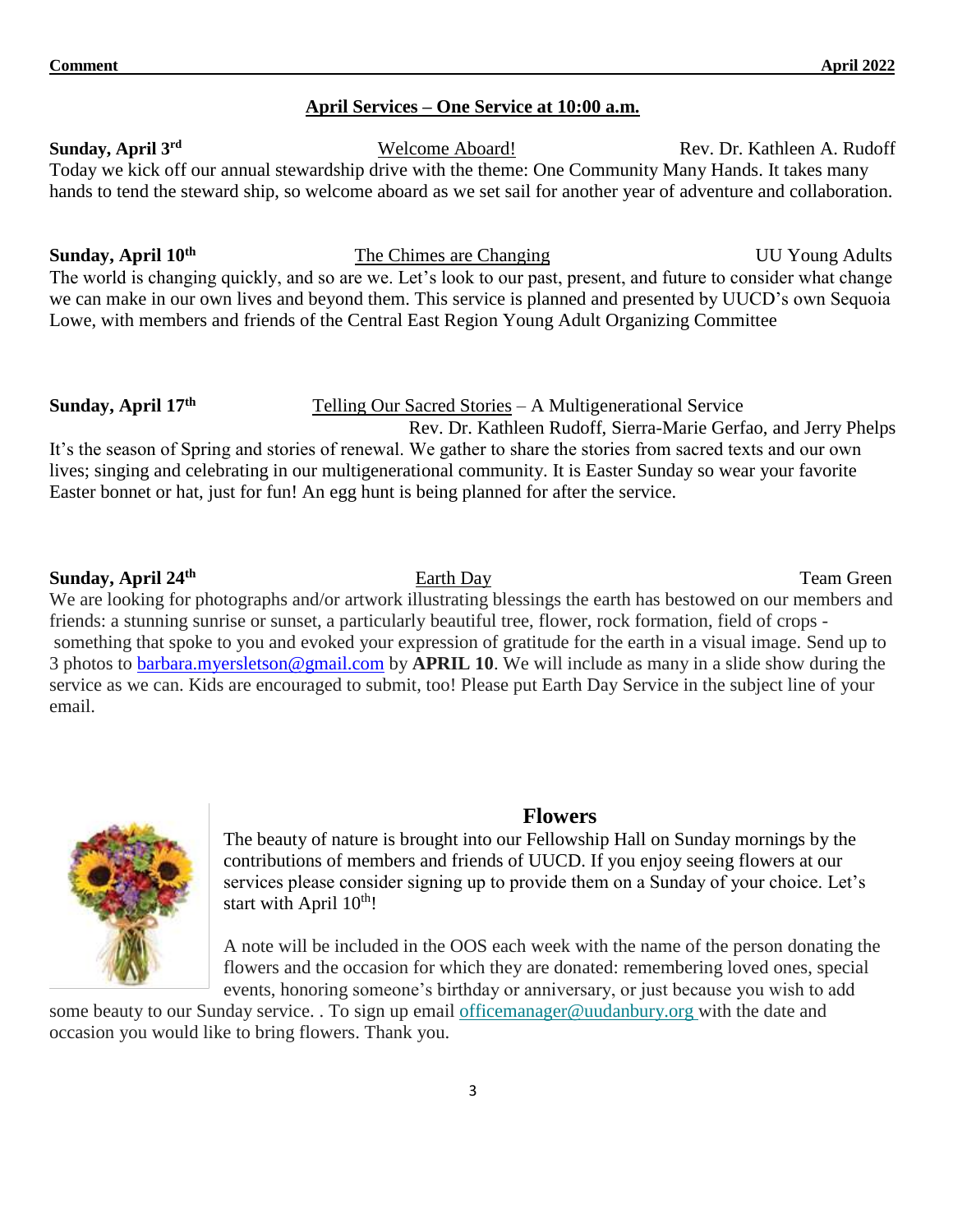#### **Comment April 2022**

## **Questions for the Minister**

For the remainder of this congregational year, Rev. Kathleen will answer a question that has been frequently asked by members of the congregation.



*"I miss the way we used to drop stones in a bowl during Milestones. Are you going to put that back in the service?"*

I know that there are a number of things that were traditionally done at UUCD prior to the pandemic, and some of those things are sorely missed. What I want all of us to do is think about why some traditions and rituals are important to us. Why do we feel compelled to do these things? And what will bringing something back mean to all those who have become part of UUCD since the start of the pandemic – those who have not had the experience of engaging in these traditions?

For me, dropping the stones in water is a beautiful way to make the shared milestones accessible to those who may not be comfortable sharing with words. It also adds a tangible element to that portion of the service. Having an opportunity during our shared milestones on Sunday mornings to drop a stone in a bowl of water is a tradition that I look forward to reviving sometime during the month of April. I am working with the Sunday Services Team on reintroducing that ritual in a way that both honors the tradition and offers a new approach that signifies a new time in the life of the congregation.

Please feel free to reach out with other questions, concerns, and suggestions. I love hearing from you!

\*\*\*\*\*\*\*\*\*\*

## **Membership News: APRIL 5th DEADLINE!**

April 5th is the deadline for signing the membership book in order to take part in the Annual Meeting vote in June. Please contact Membership Team Chair, **Bruni Edwards**, or **Rev. Kathleen** if you wish to sign the book by April  $5^{\text{th}}$ .

All members give their time, talent, and treasure on an annual basis. Anyone who is struggling financially and unable to make a contribution of record, but wants to become a UUCD member, or retain their membership, can speak with Rev. Kathleen about a waiver or other alternatives. Conversations are confidential. You may reach her at [uurevkathleen@gmail.com](mailto:uurevkathleen@gmail.com)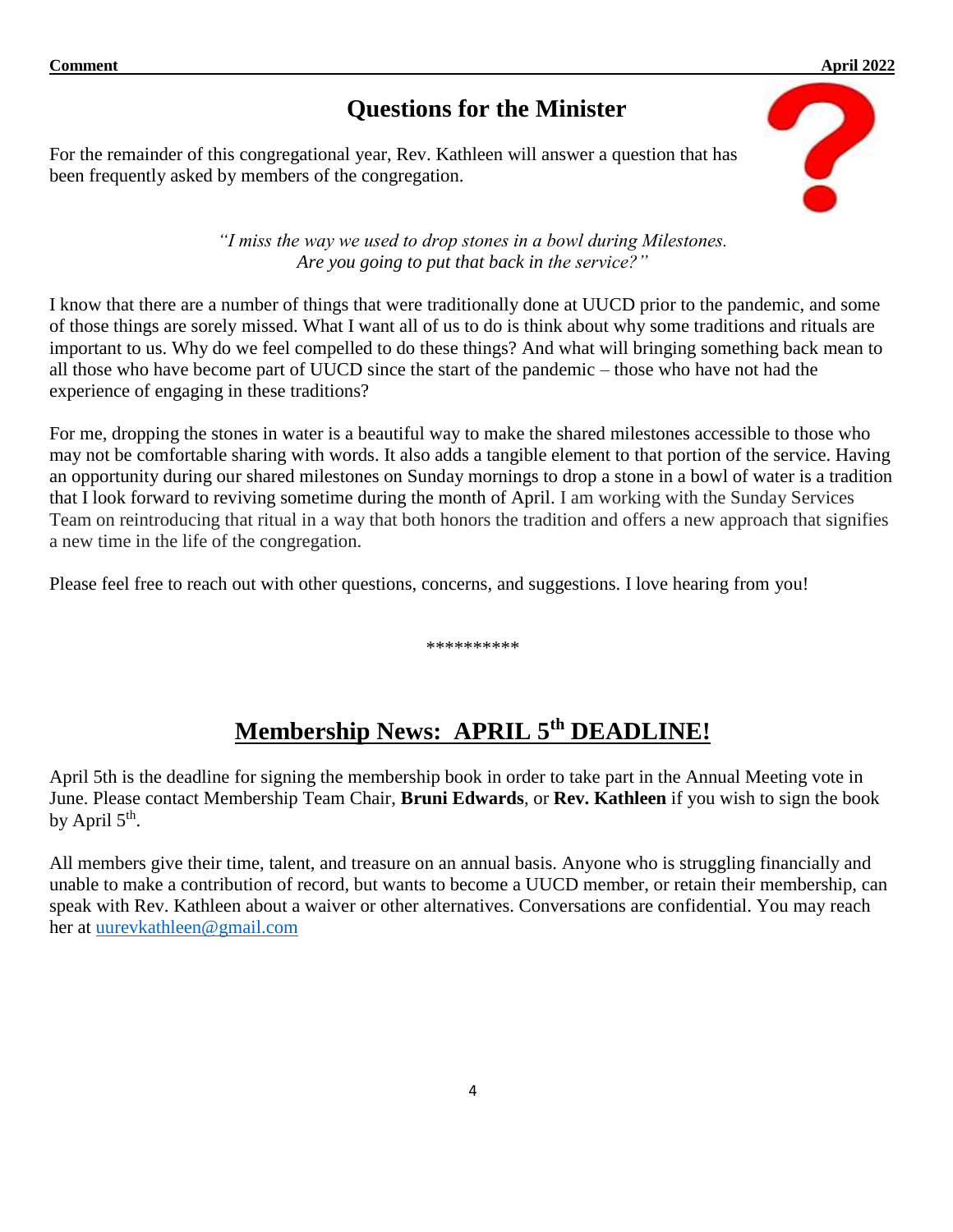## **From the Board of Trustees**

by Samantha McCoy, Secretary



Your Board of Trustees has been thrilled to be able to take part in the return to multiplatform services in recent weeks. Each week when I attend a service, whether I participate online via Zoom or head to the Ridge in person, I find myself struck by how lucky we are to have the community that we do. We have our beloved property on Clapboard Ridge Road, with a light-filled Fellowship Hall and terrific classroom/meeting facilities on its lower level. We also now have a state-of-the-art audio-visual system that allows us to have services that are simultaneously live inperson and live via the web, with the possibility of hosting both presenters and guests from anywhere around the world. At these services, I get to see so many familiar faces that I've come to know and care for over the nearly nineteen years that I've been attending UUCD services and programs. I also get to see more and more new

faces, some arriving for the first time, and others beginning to get to know us after a few visits. Each of these factors is a gift and I am grateful for all of it - and all of you!

April is stewardship season at UUCD. I won't try to steal Peter Horton's thunder, our dedicated Stewardship lead, but I do want to take a few moments to make note of this moment. Each month, your Board of Trustees is examining ways to serve and strengthen this community. A part of that is our financial commitment to this congregation and its future. We are each carefully considering and committing to our 2022-23 pledges as I write this piece. The hard truth is that our congregational budget can only be what our pledges allow it to be. If we appreciate and care for our beloved staff members, if we want to maintain and continue to improve our welcoming campus and facilities, and if we want to see vibrant and exciting programs, we each need to pledge in a way that funds this crucial work. The other side of stewardship is giving of ourselves and saying "yes" when a need is presented. For the 2022-23 congregational year, your Board will be looking for new members to fill the positions for those rotating off and various ministries and teams will be looking for new participants to support their efforts that make UUCD the place we know and love. Please consider how you can find a way to say "Yes!" when the opportunity is presented to you. As I mentioned when I opened this piece, I feel lucky to be part of this congregation and am cognizant of the many gifts it has given me and my son in the years we've been attending. My pledge and service next year will reflect that feeling and my gratitude.

Each month this year, a Board member has been "hosting" a coffee hour chat after a Sunday service. I will take that turn in April. Please keep an eye out for me and don't hesitate to approach me with any questions you might have, ideas you'd like to forward to the Board, or stories you'd like to share. Happy spring!

> **Our Caring Circle is Available** Our 'Care Coordinator' receives requests and answers questions for the Caring Circle. **Inge Hill** is the contact person for April and May. **Joan Campbell** is the assistant.

> > If you have a need, please contact **Inge**.

Please note that your call will be returned as quickly as possible but it may be at the end of the day.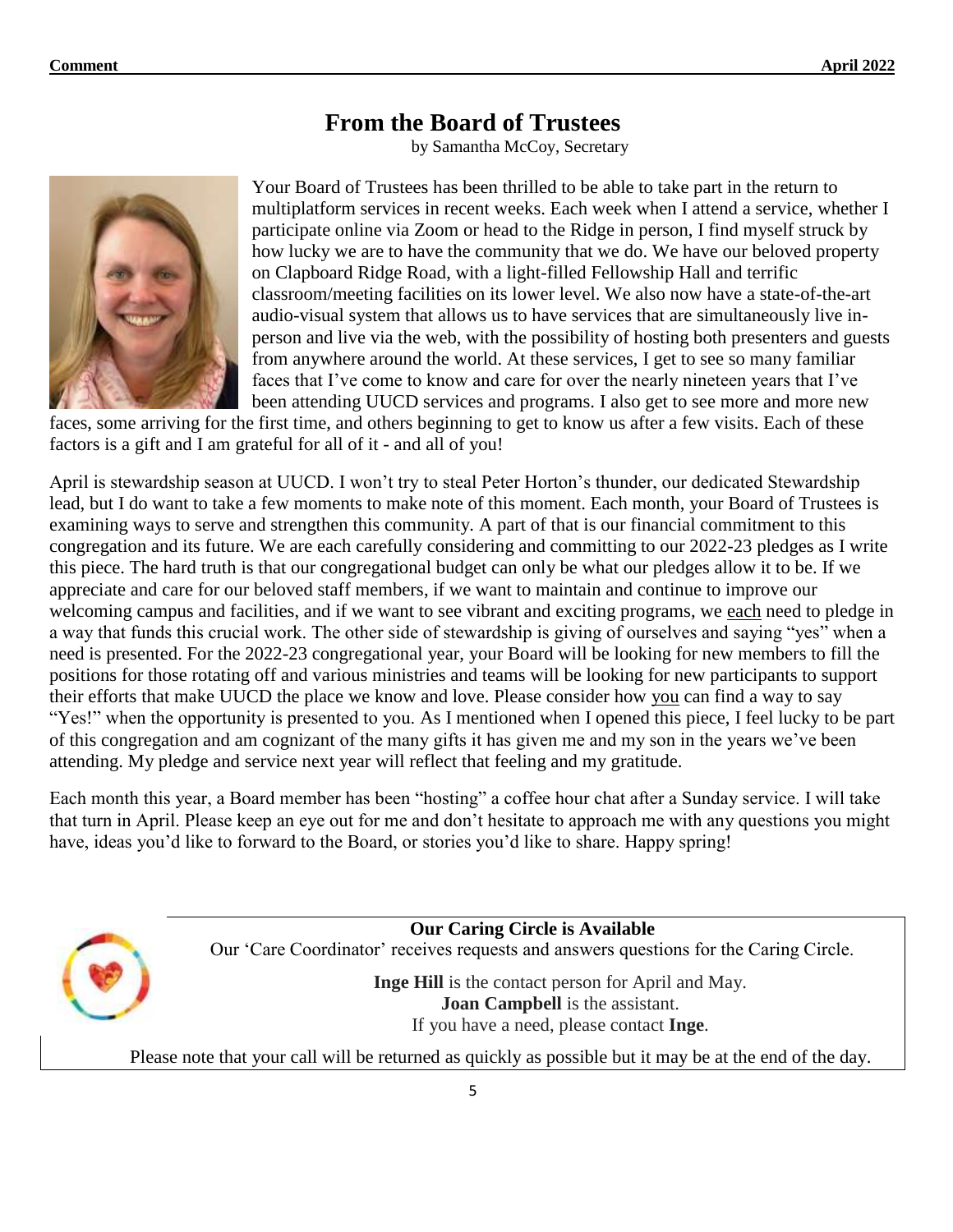

by Sierra-Marie Gerfao, Director of Religious Education for Children and Youth

#### **Upcoming In Children and Youth Religious Education (RE):**

As of April 3<sup>rd</sup>, masks are optional for those participating in our children and youth programs.

- **April 3:** K-8th Regular Religious Education programming; Ropes Course for High Schoolers
- **April 10:** Spring Break
- **April 17:** Easter Sunday multigenerational service followed by an Easter Egg Hunt
- **April 24:** Regular Religious Education programming

Parents and guardians, please remember to **fill out your monthly RSVP form** when it is emailed to you, and please be sure to note any accessibility needs in our program locations or if your child or teen needs to access programs virtually from home or another location. We want to make sure every kid can participate! If you would like to be added to the email list, send this request to [dre@uudanbury.org.](mailto:dre@uudanbury.org)

#### **Family Feedback Requested**

We are starting to plan for our 2022-23 Religious Education programs that begin next fall. If you have a child or youth in your household and have not yet filled out a form indicating your expected attendance and giving feedback on program priorities, please [click here](https://forms.gle/DeEV5kJN5Q9spXhm8) to do so at your earliest possible convenience.

#### **Support Those Impacted By the Crisis in Ukraine and Our Easter Egg Hunt at the Same Time**

The Religious Education Ministry Team will be collecting financial donations over the next two weeks to benefit organizations that are supporting Ukrainian refugees along with other important work. The following two organizations are donor recipients recommended by the Unitarian Universalist Association's International Office:

- [The Unitarian Universalist Service Committee Emergency Relief Fund](https://donate.uusc.org/give/355250/#!/donation/checkout?preset1=35&preset2=50&preset3=75&preset4=150&utm_source=fy22-fund-NDs-Ukraine-Response&utm_medium=email&utm_campaign=fy22-fund)
- The Hungarian Unitarian Church's [Providence Charity Organization](https://www.uua.org/files/2022-03/Call%20for%20Aid%20HUC.pdf) (this may be sent through a Faithify [Campaign\)](https://www.faithify.org/campaign/51/Support-Families-Fleeing-War-in-Ukraine)

A third organization is a longtime partner with the Law School at Yale:

• [The International Refugee Assistance Project](https://refugeerights.org/)

On Easter, the children's egg hunt will involve not only prizes for the children, but tokens they can use to vote in order to determine how we divide the donations received between the three organizations. Please see the weekly announcements for instructions on how to donate.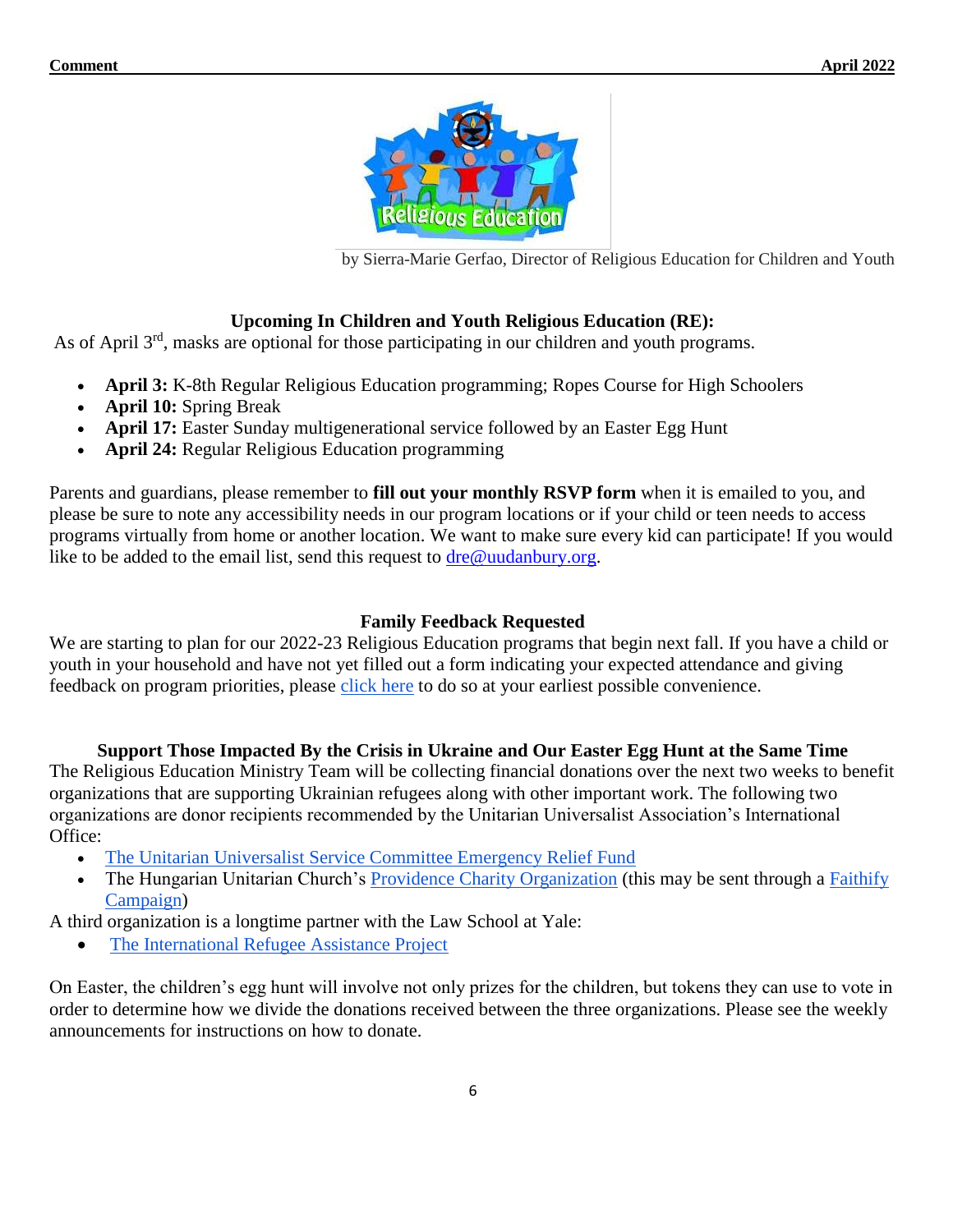## **From Our Director of Religious Education For Children and Youth**



Dear Congregation,

Though I have been following the news and had certainly been tracking a number of pieces of upsetting legislation, I was stunned to read a message from the Unitarian Universalist Association's [Side With Love campaign](https://sidewithlove.org/) that at this time "there are approximately 150 anti-transgender bills moving through state legislatures across the country."

I want to say to trans and non-binary readers that I love you, I am sorry, and I will work to combat these threats to your safety and well-being.

Whether restricting public bathroom access, preventing participation in sports, or criminalizing gender-affirming health care for young people, the consequences not only of the legislation but the rhetoric that accompanies it are too often deadly. We must speak out against and work to defeat such legislation and continue to find ways to affirm and celebrate trans lives as a community.

[Click here](https://sidewithlove.org/ourstories/2022/3/17/combating-anti-trans-legislation) to find a Side With Love conversation on combating anti-trans legislation. There are some additional efforts we can make as a community to ensure we are doing as much as we can to provide systems of support and affirm and celebrate trans lives in our community, including in our community of young people.

I want to encourage cis-gender members of the community, and especially Religious Education volunteers and people considering volunteering in the future, to take some time this month to visit the [Transgender 101:](https://www.uua.org/lgbtq/identity/transgender)  [Identity, Inclusion, and Resources page](https://www.uua.org/lgbtq/identity/transgender) on the Unitarian Universalist Association's website.

I'll close with a hope-filled story about some young people in my life outside of the congregation. A child shared with their community that their pronouns were "they, them, and theirs." The other children did not get agitated about using singular "they;" did not self-defeatingly declare that they would get it wrong most of the time and apologize in advance for their expected mistakes; and did not complain that the change would be difficult.

Instead, the kids immediately made every effort to get it right and be graciously corrected when they made a mistake, and they began to say to one another – when the child was not around – "let's practice pronouns so we don't mess them up." They would talk to one another about the child using they/them/theirs with the intention of committing these pronouns to memory. What a good example to follow. Love is a practice, beloveds!

Warmly, Sierra-Marie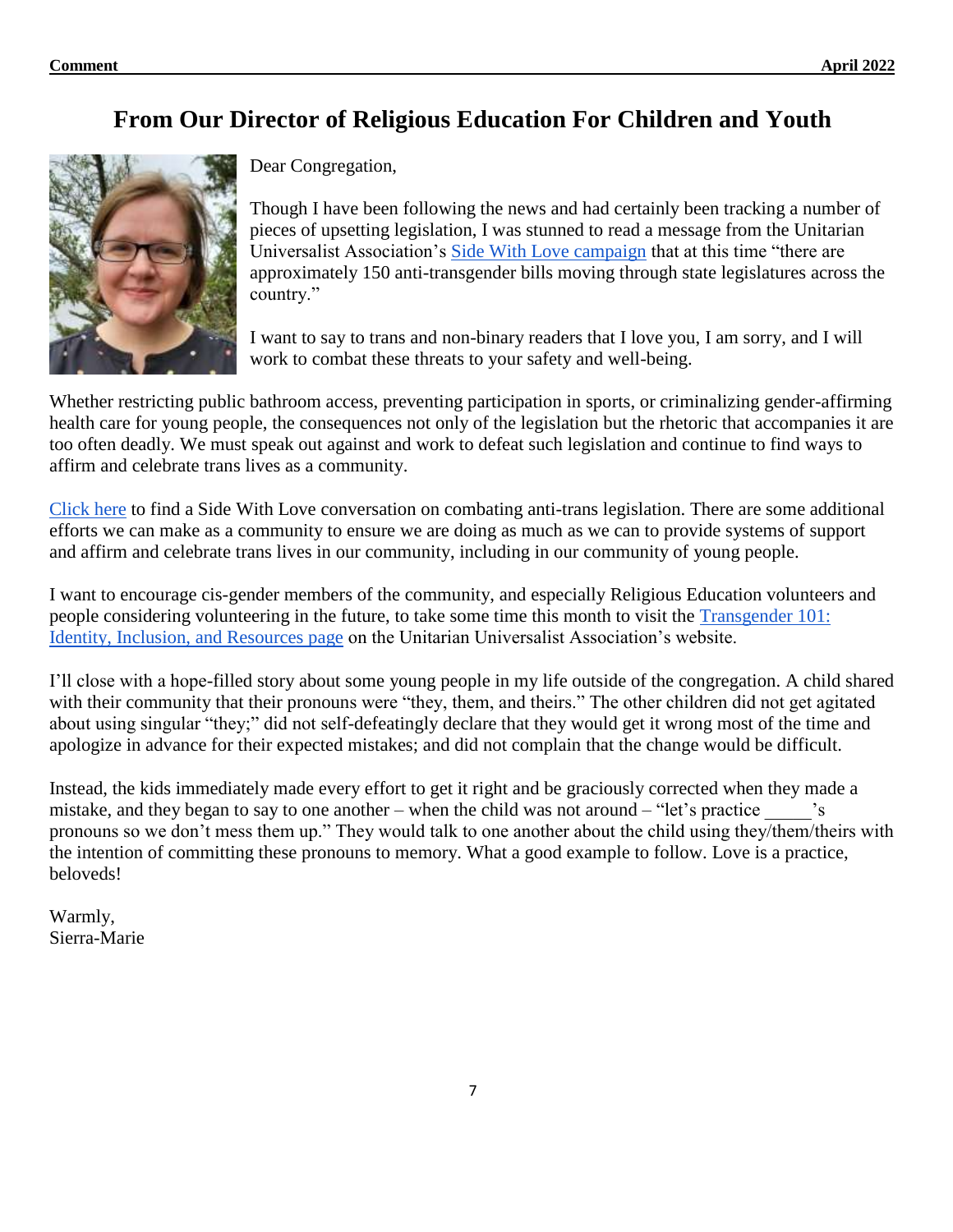## **Notes on Two Hundred Years (and More)**

by Douglas H. Parkhurst

The 1896 *History of Danbury* by James M. Bailey and Susan B. Hill includes a chapter on early churches in town. The Rev. James Vincent, then pastoring the Danbury Universalists, contributed a four-page history of his church to this book. Rev. Vincent began his article by saying that in September 1807 Rev. Hosea Ballou preached at the courthouse the first Universalist sermon ever heard in Danbury. The New England Convention of Universalists was meeting nearby in Newtown and Ballou, a rising star in the denomination, attended this gathering. There is little doubt that Hosea Ballou did visit Danbury during this time. Whether his late summer appearance at the courthouse was the first time Universalism was preached in Danbury bears further investigation.

Universalism came to Connecticut around the time of and following the Revolutionary War. John Murray, known to history as the founder of American Universalism, arrived in New Jersey from England in 1770. Before long, Murray began a career of itinerant preaching along the coast from the Middle Atlantic colonies to New England. Universalist stirrings were also being felt inland. In Connecticut Universalist societies were formed in Norwich, Stafford, Windsor (Poquonock), and possibly Southington before 1800. In 1801, the New England Convention ordained an Episcopalian named Solomon Glover, from an old Newtown family, as "a minister of the gospel and pastor of the church of Universalists in said Newtown." It is hard to imagine that Rev. Glover did not soon spread the good tidings of Universalism into Danbury, only a short distance away. In 1821, a Danburian named Josiah Dikeman was fellowshipped and ordained by the General Convention of Universalists meeting in Hudson, New York.

Then, on December 9, 1822, a group of twelve men in Danbury formed a Universalist Society. It met at first in the Great Plain area of town, lay-led and meeting in private homes and a nearby schoolhouse. The group later moved to the central village and used meeting space in the courthouse. By 1824 this new Society was part of a circuit of Universalists served by the Rev. Thomas F. King of New York City, then in his 20s and at the beginning of what proved to be a relatively short but significant ministerial career (one of his sons was the eminent Thomas Starr King). Other preachers came and went during the first decade, too, and Danbury's Universalist Society grew large enough by the 1830's to construct a building on the northwest corner of present day Main and Wooster Streets and to sponsor a Sunday school. Today this Society is the Unitarian Universalist Congregation of Danbury (UUCD), in continuous existence under a variety of names and at different locations since 1822. It is among the oldest churches in Danbury. Those which pre-date UUCD, with their present names, are First Congregational Church (1696); St. James Episcopal Church (1762); Baptist Church of Danbury (1790); United Methodist Church (1812); Central Christian Church (1817); and Long Ridge United Methodist Church (1820). A Sandemanian Church was organized in Danbury in 1765 but is long extinct. Also, Congregational Church of Brookfield (1754 when Newbury parish was created from parts of Danbury, New Milford, and Newtown) and First Congregational Church of Bethel (1759 when Bethel parish was created from the southeast part of Danbury) both pre-date UUCD.

The Unitarian Universalist Congregation of Danbury stands in good and venerable company.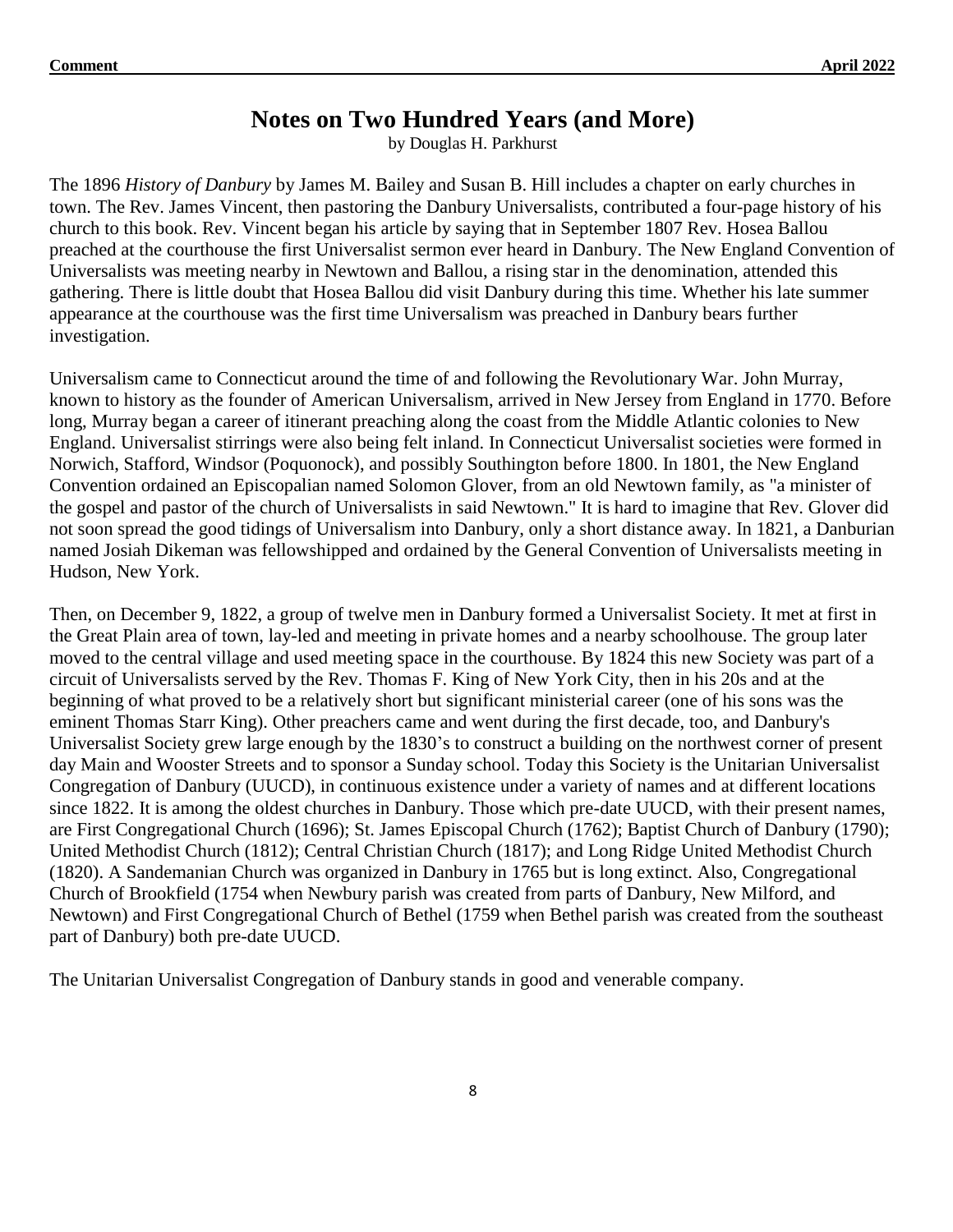

The old website needed updating and we pitched in. With time on my hands and experience adding content to WordPress websites, I began work on the new website in November 2021 - hoping to be finished by January. The process is like assembling a puzzle. WordPress, described as 'a free, open-source content management system', has templates, evolving features, and is used by over 40% of the top 10 million websites. The new <https://uudanbury.org/> also will work on mobile devices or tablets, and uses UUA's best practices for accessibility.

It was collaborative:

**UUCD's New Website** by Nancy Cullen

- UUA (Unitarian Universalist Association) offered a template for congregations, guidance and a user-tested structure.
- Carl Tichler set the template up and offered technical support.
- Margaret Henderson offered decisive input, leadership perspective, and expertise in writing and proofreading.
- Melody Levy gave good suggestions, photos and design skills with text and images created for Facebook.
- Mary Ann Kulla did Photoshop editing.
- Barbara Myers and Reverend Kathleen proofread and gave helpful feedback. (You can do this too!)
- Sherry Kyriacou is becoming familiar with updating it.
- Jon Dupree provided troubleshooting and a depth of technical knowledge.
- I also used content from the old site and the *Comment.*

You may notice:

- 1. We write a lot. Here are UUA's tips on writing for the web- [Use fewer words and design for](https://www.uua.org/communications/websites/writing)  [skimming.](https://www.uua.org/communications/websites/writing) I am trying to follow this.
- 2. **Mistakes**. A website is never finished. Tell me about them! You can reach me by emailing Margaret or Sherry.
- 3. **Content is repeated**. People navigate websites in different ways with limited time; the idea is to make content available especially to people browsing for a congregation like ours. It is not intended to be linear like a book with a table of contents.
- 4. **The member portal has a new password**. Email Sherry at [officemanager@uudanbury.org](mailto:officemanager@uudanbury.org) for the new password. It may change again to secure our content. Hacking happens.
- 5. **Newer photos.** We need newer photos. If you have good photos of our activities or photos representing our ideals submit them. Tell me if you object to a photo that makes you look ten years Eyounger!
- 6. **Content missing.** If you are part of a committee or activity that needs to be included tell us.
- 7. There is more to do. Get in touch if you want to help, are a Wordpress expert or wannabe!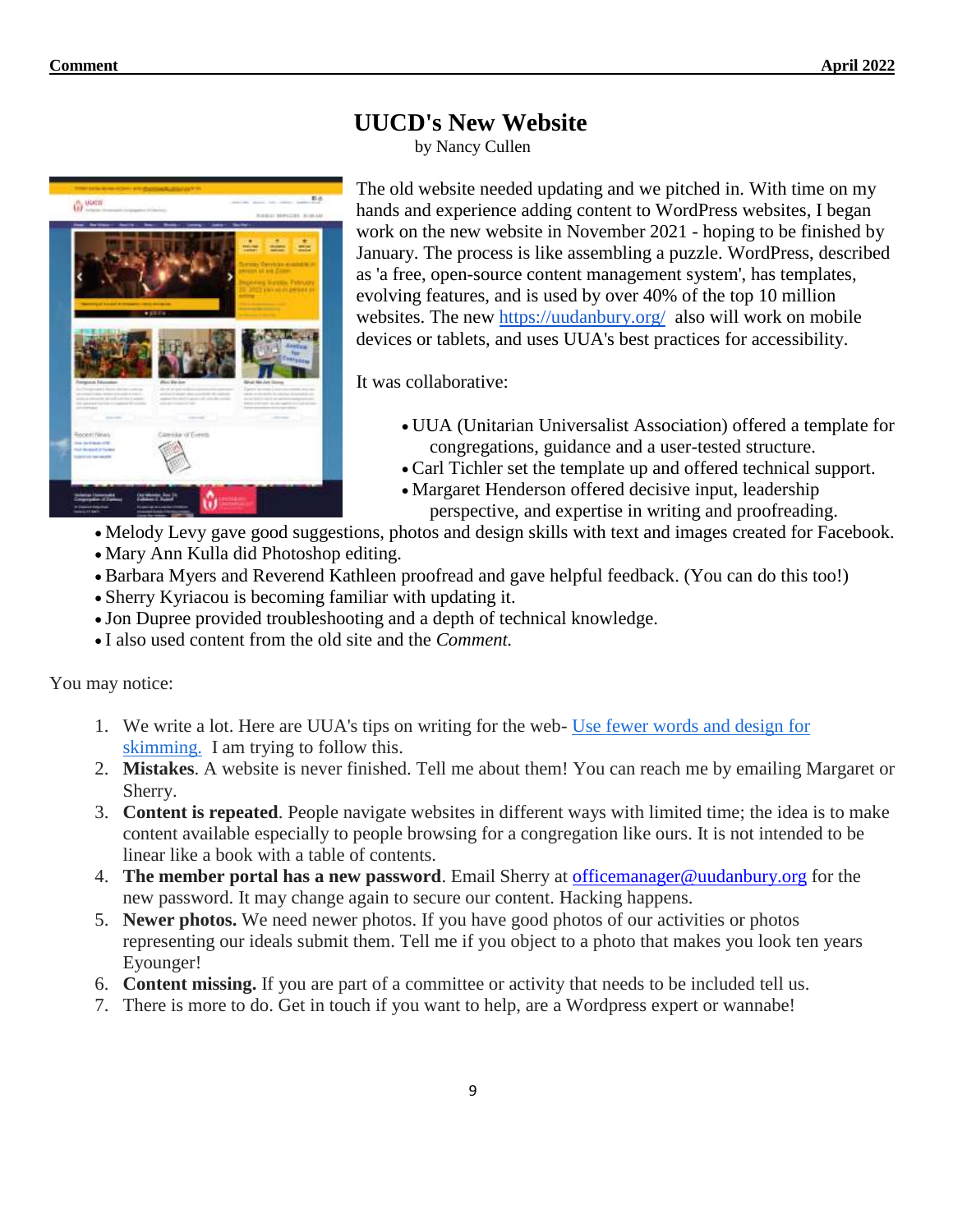# **Ministry/Team News**

## **8 th Principle Outreach Auction: Putting Our Money Where Our Principles Are**

At UU Danbury's Annual Meeting in June 2021 our congregation voted overwhelmingly to adopt the UU 8<sup>th</sup> Principle. As a result we included two local organizations in our Auction this year. One of those organizations is the Connecticut Workers Center.

#### **Connecticut Workers Center: New Office Furniture**

CWC's conference table is breaking apart! And it would be very helpful to have a stable table to give their 7 lead workers and members the ease and pleasure to feel comfortable at their biweekly meetings. Also, they would love to have a file cabinet to start organizing and separating new cases with the

different departments (DOL/DOH/DSS/New intakes). Thanks to our very generous congregation here are the results!







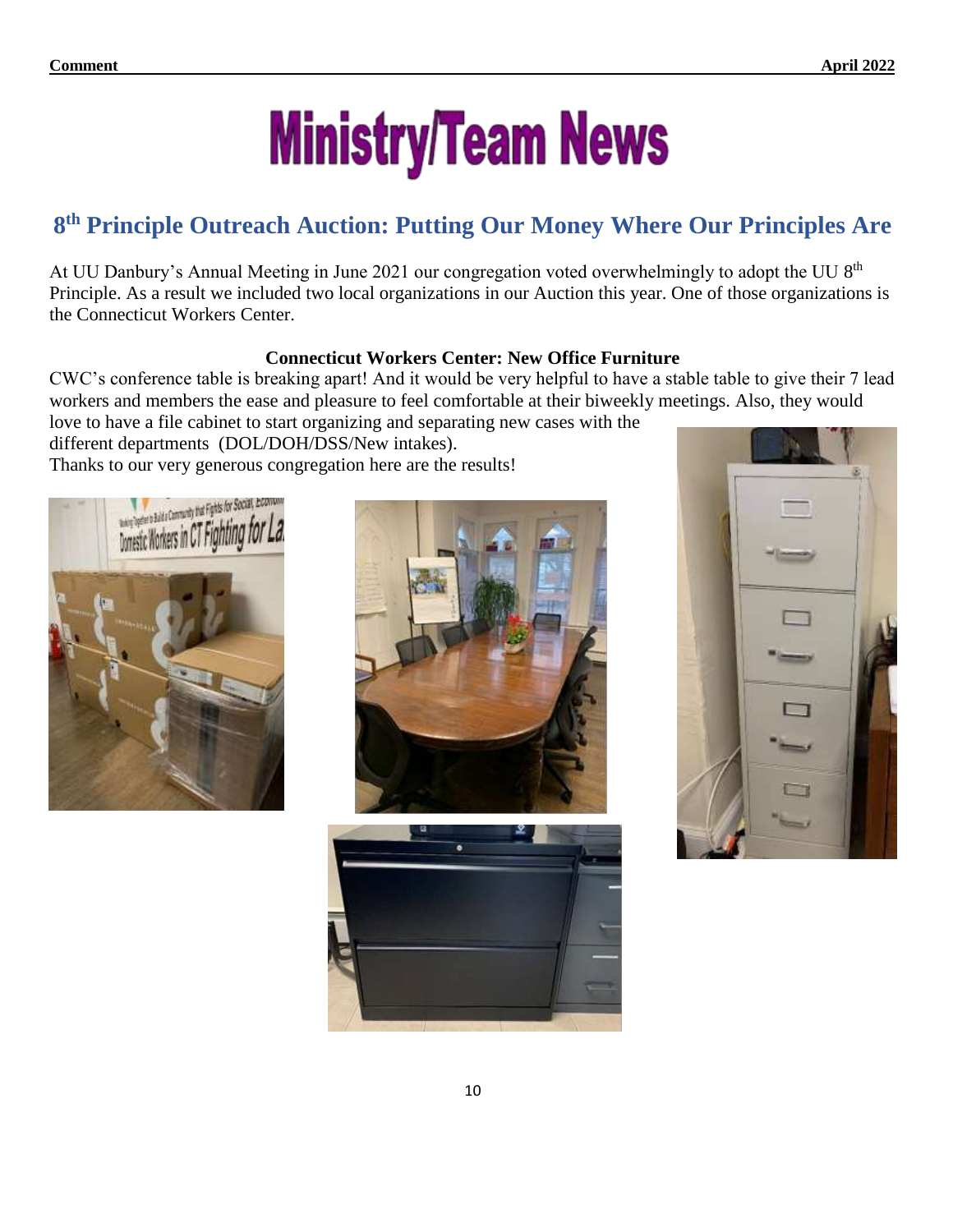## From *Buildings and Grounds*

### **Help needed with Buildings and Grounds**

The spring is upon us and there are tasks that need to be done off-budget. The B&G team is very flexible and can work to meet your schedule. Please contact **Gary Mummert** via email if you can paint, use a rake or shovel, clean windows, or operate a blower or trimmers. Also, listen to the spring peepers and frogs, and take time to meditate near our pond.

## From the *Social Action Council*

#### **Soup Kitchen Corner** by Judy Lacker



On Saturday, April 2<sup>nd</sup>, some members of Soup Kitchen Team 2 (Team Leader Carl **Tramontana, Rose Schlemmer, Chris Halfar, Darlene Anderson-Alexander, Suze Shaner, Nicole and Sean Paris, Deb Casey and Lisa Deldin**) will be returning to the Dorothy Day Soup Kitchen on Spring Street to help serve take-out meals that were cooked in volunteers' homes as well as bagged sandwiches for lunches and breakfasts for Pacific House homeless shelter, also prepared in volunteers' homes as well as through donations.

Unfortunately, we are not yet able to serve the guests a meal inside because of the Covid pandemic.

You can also help feed our neighbors with a gift card in any amount from any local supermarket. In addition, you can still continue to make food donations to the Daily Bread Food Pantry (25 West Street - entrance off Terrace Place). Donations are accepted on Mondays between 11 am and 2 pm and on Fridays between 8:30 am and 11:30 am. Lynn Taborsak has also been scheduling the sandwich donations so we have just the right amount each day at Dorothy Day Soup Kitchen. If you are interested in making sandwiches, please email her at **[ddhhsandwiches@gmail.com](mailto:ddhhsandwiches@gmail.com)**. We can all be an important part of the fight to end hunger in our community!

## **The 8th Principle Action Group**

The 8<sup>th</sup> Principle Action Group meets on the first Tuesday of each month at 7:00 p.m. Join us online April 5<sup>th</sup> as we look for ways to "accountably dismantle racism and other oppressions in ourselves and our institutions" so we can build a diverse, multicultural Beloved Community. Contact **Margaret Henderson** for more information.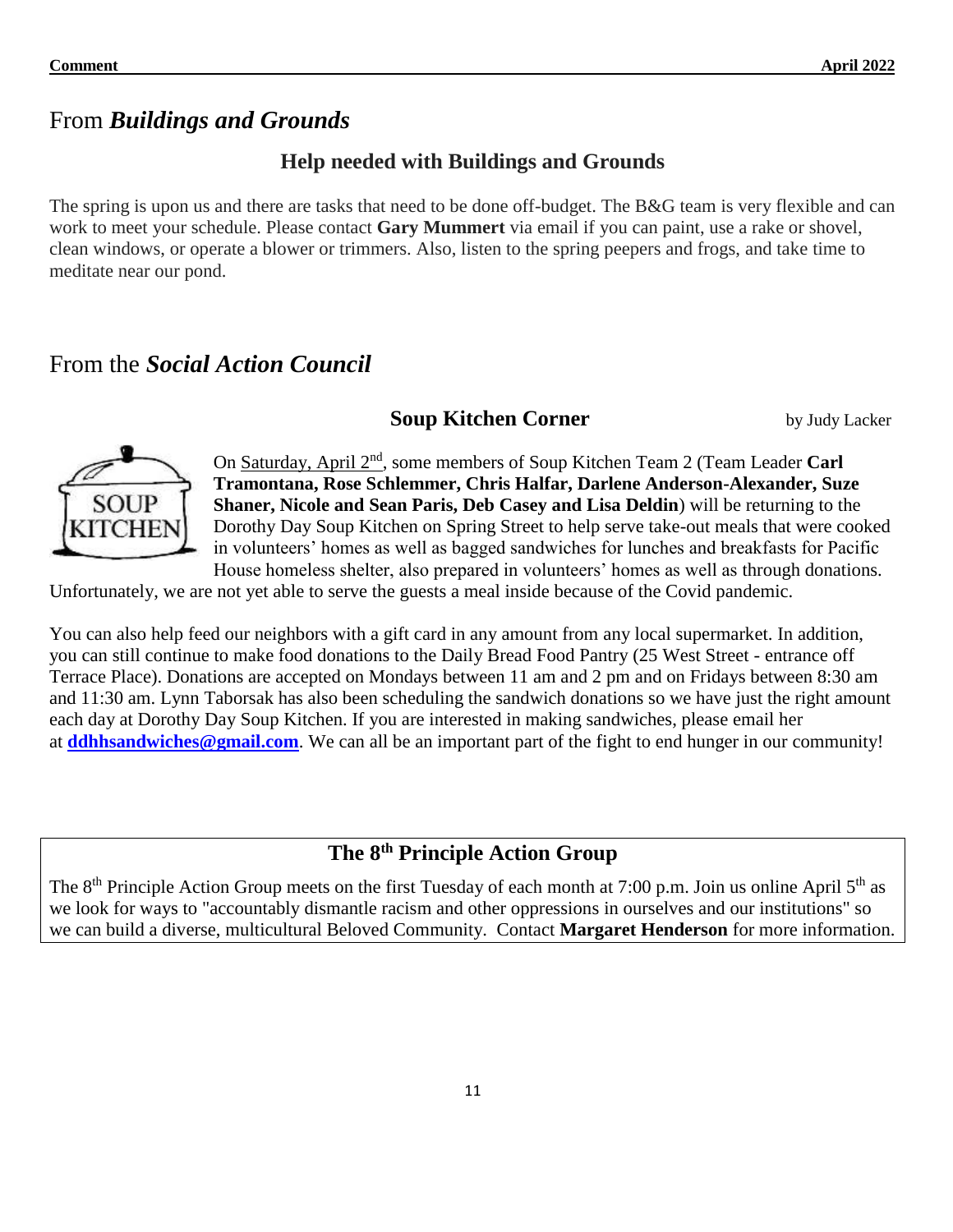## **Upcoming Events**



**UUCD Men Conversing over Coffee** meets on the second Wednesday of each month. Our next meeting is on Wednesday, April 13<sup>th</sup> at 9:30 a.m. at UUCD in the Fellowship Hall Lower Level. For more information contact **Gary Mummert** or **Joe Gillotti**.

## **Women On Our Own**

by Jane Leff

After nearly three years, WOOO had its last meeting together on March 8<sup>th</sup>. This gathering of women has been a time and place for us to get to know each other, and to share, sometimes with a tear, more often with laughter, how and what lives were like. As the leader of this group I had the pleasure spending time with you on the second and fourth Tuesdays of each month. I send thanks to all who participated, and to Sherry, who never failed to put it in writing and send a zoom link, for each time we met. If any of you would like to start a new women's group next Fall, I'd love to be a part of it - UUWOMEN, perhaps!



On Thursday, April 21<sup>st</sup>, the **Book Conversation Group** will be discussing "Mine!" by Michael Helter and James Salzman. It explores the topic of ownership and how the hidden rules of ownership control our lives. For example, why is plagiarism wrong, but it's OK to knock off a recipe or a dress design? Remarkably the authors found only six rules that everyone uses to claim everything. But we can choose differently. Call **Mary Ann Kulla** if you want to join the discussion.

May 19<sup>th</sup>, we'll discuss "Doughnut Economics: Seven Ways to Think like a 21<sup>st</sup> Century Economist" by Kate Raworth. Renegade economist Kate Raworth says most of the fundamental ideas in economics are centuries out of date. Yet they are still taught in college courses worldwide and still used to address critical issues in government and business alike. The author says it's time to revise our economic thinking for this century. She points out ways to break our addiction to growth; redesign money, finance and business to be in service to people. Ultimately, we can create economies that are regenerative and distributive by design.